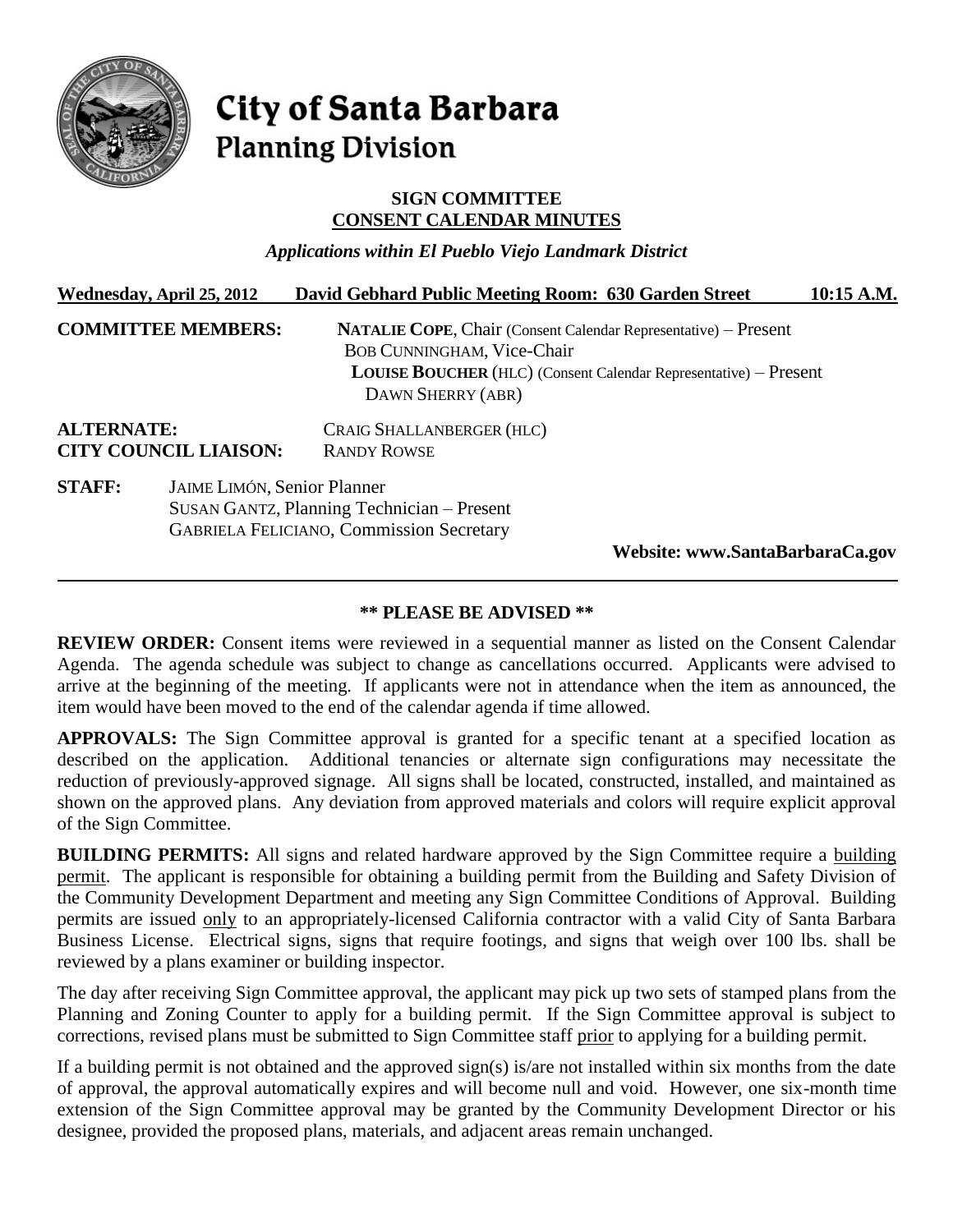A final inspection date will be automatically scheduled within 30 days of building permit issuance, and building permits will expire six months from the approval date if no inspection is performed.

**INSTALLATION:** All signs and related hardware including footings, brackets, fasteners, wiring, fixtures, components, and appendages shall be installed by an appropriately-licensed California contractor (Sign painting contractor D42, Electrical sign contractor C45, or a General Contractor, providing such contractor is performing other unrelated work on the same site). Proof of insurance and property owner authorization may also be required.

**EXCEPTION:** The Building Official may approve the removal and replacement of signs by other qualified persons, provided the sign has an existing bracket or is mounted flat against a wall, the sign itself does not weigh more than 10 lbs., is not more than six feet above grade, or is painted on an existing surface.

**APPEALS:** Decisions of the Sign Committee of projects within El Pueblo Viejo Landmark District may be appealed to the Historic Landmarks Commission. For further information on appeals, contact the Planning Staff. Appeals must be in writing and filed at the Planning and Zoning Counter within ten calendar days of the meeting at which the Sign Committee took action or rendered its decision.

**AMERICANS WITH DISABILITIES ACT:** In compliance with the Americans with Disabilities Act, if you need special assistance to gain access to, comment at, or participate in these meetings, please contact the Planning Division at (805) 564-5470, ext. 3310. If possible, notification of at least 48 hours prior to the meeting will enable the City to make reasonable arrangements in most cases.

**POSTING:** On Friday, April 20, 2012, at 4:00 P.M., the agenda for this meeting was duly posted on the indoor and outdoor bulletin boards at the Community Development Department, 630 Garden Street, and online at *<sup>H</sup>*[www.santabarbaraca.gov/sign.](file://chgarden/ComDev/Group%20Folders/PLAN/Sign%20Committee/SC%20Minutes/2012%20SGN%20Final%20Minutes/Hwww.santabarbaraca.gov/sign)

## **GENERAL BUSINESS (10:15):**

A. Public Comments:

No public comment.

B. Review of the minutes of the Sign Committee meeting of March 28, 2012.

**Motion: Approval of the minutes of the Sign Committee meeting of March 28, 2012 as submitted.** Action: Boucher/Cope, 2/0/0. Motion carried.

C. Listing of approved Conforming Signs from March 28 through April 18, 2012.

The signs approved on Conforming Sign Review from **March 28 through April 18, 2012,** are listed below:

- 1. Ocean Hills Covenant Church, 821 State Street Final Approval as submitted.
- 2. Whiskey Richards, 435 State Street Final Approval as submitted.
- 3. Pickles & Swiss, 811 State Street Final Approval as submitted.
- 4. Big Dogs/The Walking Company, 25 W. Anapamu Street Final Approval as submitted.
- 5. CVS Pharmacy, 222 W. Carrillo Street Final Approval as submitted.
- 6. Sonos, 223 E. De La Guerra Street Final Approval as submitted.
- 7. Sonos, 800 Santa Barbara Street Final Approval as submitted